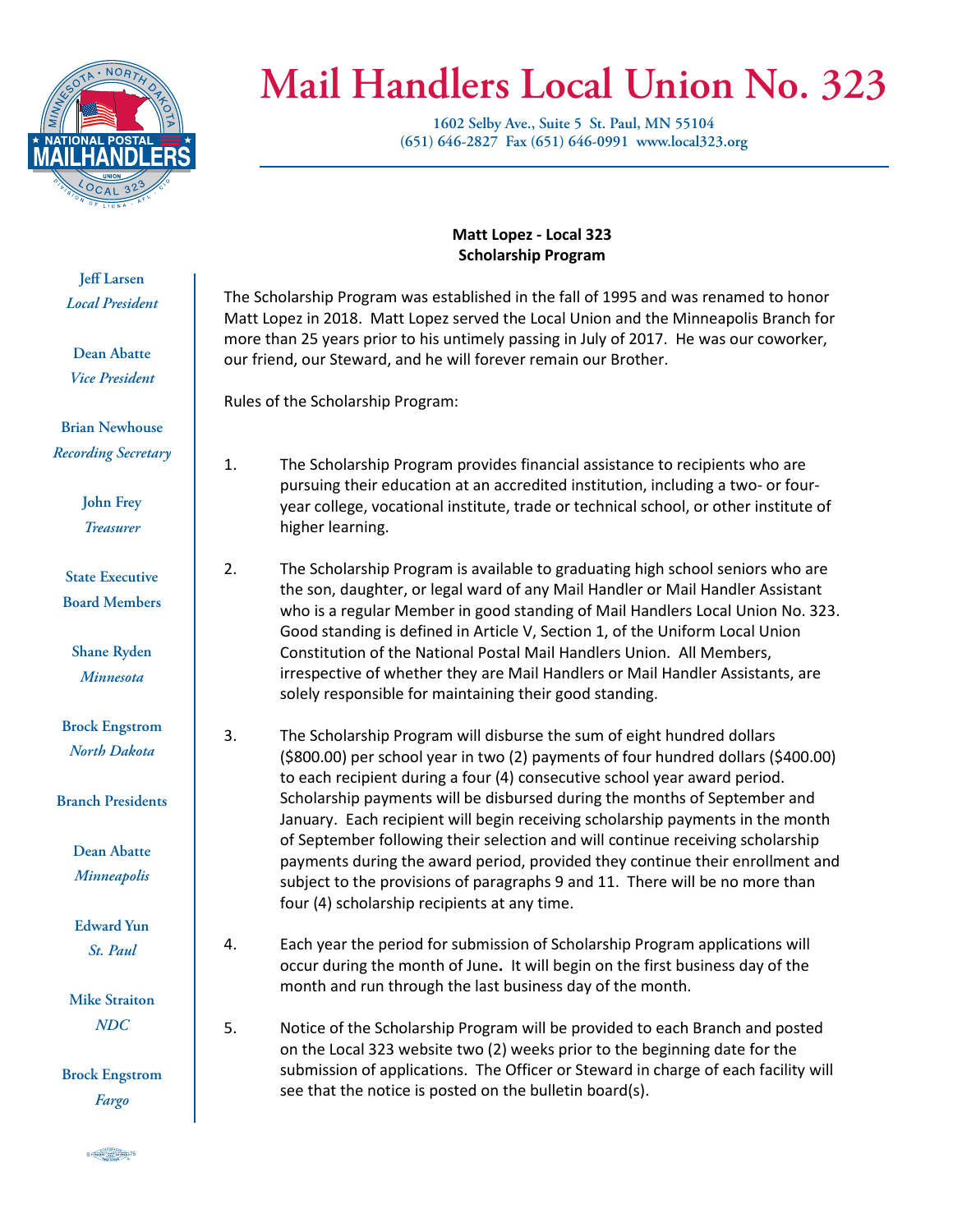The Notice of the Scholarship Program will include the following:

- a. Announcement of the Scholarship Program
- b. Opening date for the submission of applications
- c. Closing date for the submission of applications
- d. Who may apply
- e. How to apply
- 6. A Scholarship Package consisting of the Rules and an Official Application Form will be provided to each Branch and posted on the Local 323 website two (2) weeks prior to the beginning date for the submission of applications. The Officer or Steward in charge will see that it is provided to any regular Member upon request.
- 7. Each applicant must file an Official Application Form with the Local Office. Along with the Official Application Form the applicant must include:
	- a. An official copy of the applicant's final high school transcript
	- b. A written essay describing the applicant's life experiences, extracurricular activities, and career aspirations.

The Official Application Form and required documents must be mailed, emailed, faxed, or hand delivered, to the Local Office by 5:00 P.M. on the closing date for submissions. The mailing address, email address, and fax number may be found on the Official Application Form.

- 8. Following the closing date, all applications will be scanned and emailed, or provided by other means, to the Members of the Local Union Council. The Local Union Council will be polled to select a recipient as soon as practicable. A majority vote of the Local Union Council will determine the recipient. The name of the recipient will be posted on the Local 323 website and a notification letter will be mailed to the recipient informing them of their selection. Should a recipient decline the scholarship or become ineligible within sixty (60) days following the date of the notification letter, the Local Union Council has the option of selecting another recipient.
- 9. Scholarship payments to any recipient will be terminated if the sponsoring Member leaves the Mail Handler bargaining unit, cancels their Union Membership, or fails to maintain good standing in the Union. The recipient will receive written notification identifying the reason for the termination.
- 10. If a sponsoring Member becomes deceased during the four (4) school year period of scholarship payments, the recipient will continue to receive scholarship payments provided they continue their enrollment.
- 11. Following receipt of the first payment, each recipient is responsible for informing the Local Union of their enrollment status. Scholarship payments will not be made until a current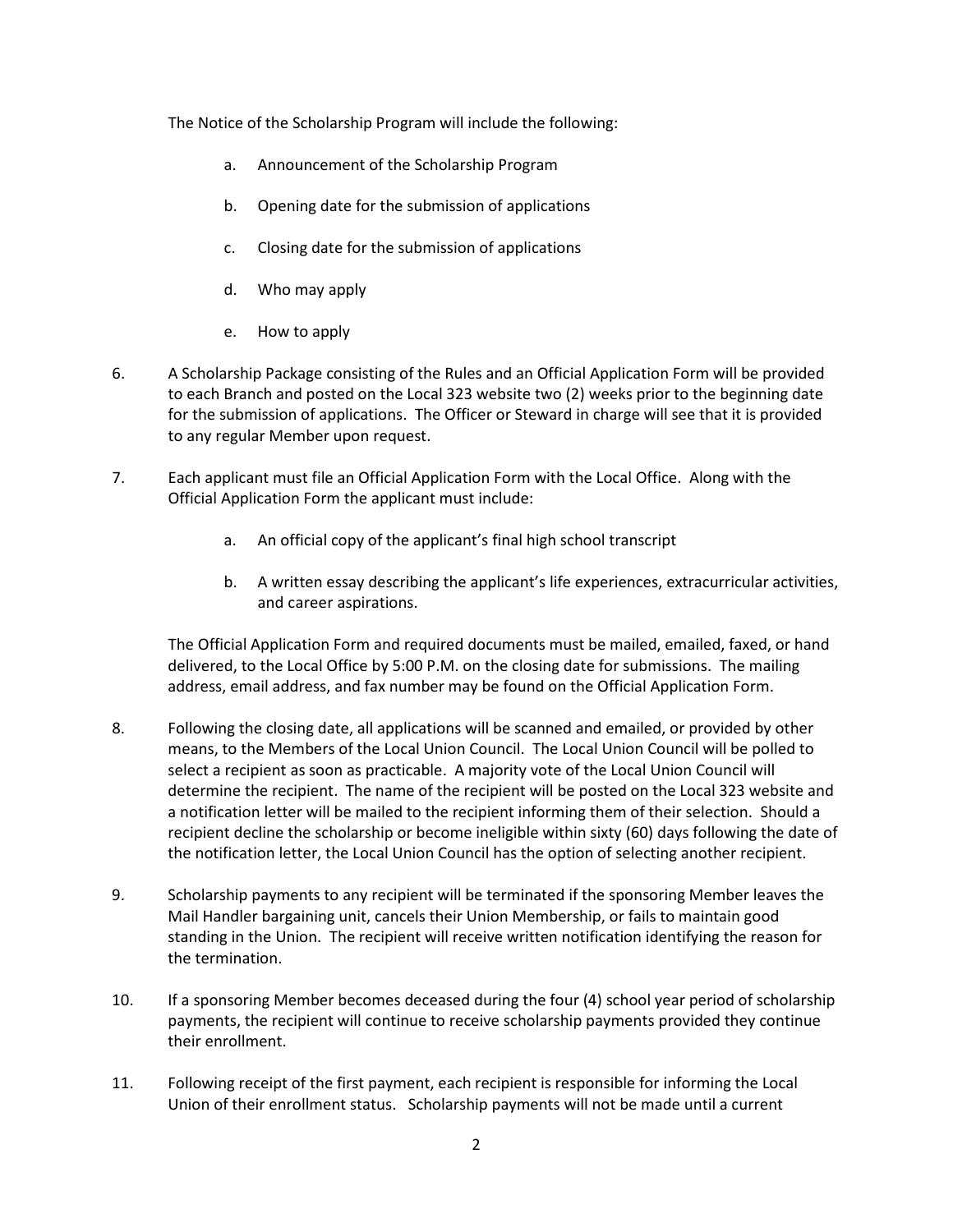transcript or proof of continuing enrollment is received. The Local Union will send a letter in the months which precede scholarship payments requesting that recipients send in their transcripts. Moreover, the Local Union may contact the sponsoring Member regarding the submission of transcripts or with any question concerning the recipients continuing enrollment status.

- 12. All applications, along with the included documents, become the property of Mail Handlers Local Union No. 323. All documents related to the Matt Lopez - Local 323 Scholarship Program will be retained for a period consistent with the recordkeeping policies of Mail Handlers Local Union No. 323 or as required by law.
- 13. A permanent record of scholarship recipients will be kept at the Local Office.
- 14. The Local Union Council reserves the right to terminate the Scholarship Program at any time without prior notice.
- 15. The Rules of the Matt Lopez Local 323 Scholarship Program will be provided to any regular Member upon request.

The Local 323 Scholarship Program was established by the Local Union Council in September of 1995 and first awarded in 1996. The rules contained herein were adopted by the Local Union Council on March 23, 2022.

Jeff Larsen Local President